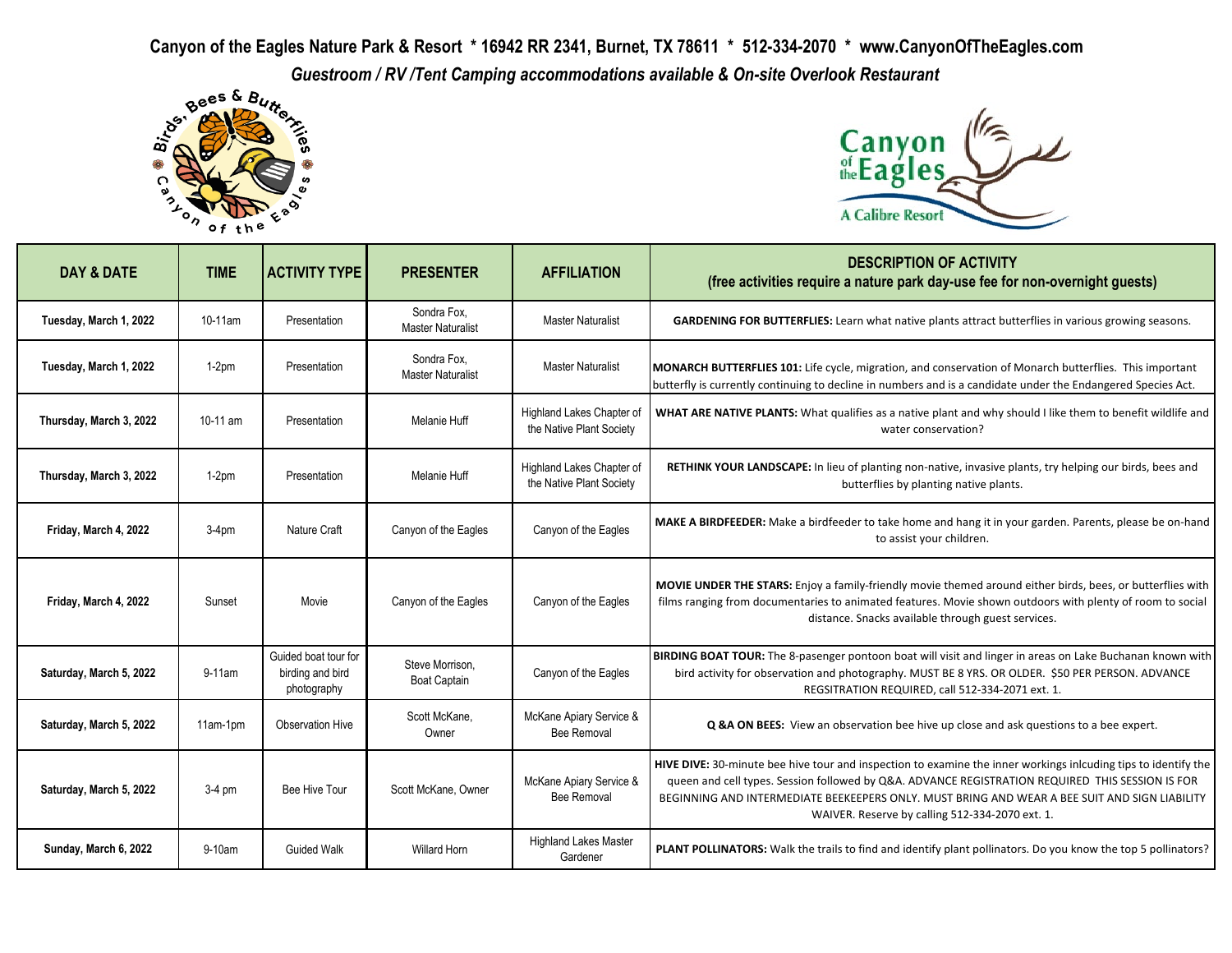



| <b>DAY &amp; DATE</b>    | <b>TIME</b> | <b>ACTIVITY TYPE</b>                                   | <b>PRESENTER</b>                                                        | <b>AFFILIATION</b>                            | <b>DESCRIPTION OF ACTIVITY</b><br>(free activities require a nature park day-use fee for non-overnight guests)                                                                                                                                                                                                                                                                                                                           |
|--------------------------|-------------|--------------------------------------------------------|-------------------------------------------------------------------------|-----------------------------------------------|------------------------------------------------------------------------------------------------------------------------------------------------------------------------------------------------------------------------------------------------------------------------------------------------------------------------------------------------------------------------------------------------------------------------------------------|
| Monday, March 7, 2022    | 10-11am     | <b>Guided Walk</b>                                     | Paula Schechter                                                         | Nature & Sensory Enthusiast                   | <b>SENSORY JOURNEY:</b> Join us on a unique nature walk where the focus is using your senses. Close your eyes and<br>listen to birds, feel the wind on your skin, smell the plant life, see the beauty around you. This is an exercise in<br>celebrating nature and the health benefits associated with getting outdoors.                                                                                                                |
| Tuesday, March 8, 2022   | $1-2pm$     | Presentation                                           | Erin Wehland, Wildlife Biologist<br>for Burnet & Lampasas<br>Counties   | <b>Texas Parks &amp; Wildlife</b>             | RELATIONSHIP BETWEEN DEER MANAGEMENT AND BIRD HABITAT: Moderate to excessive deer numbers can<br>negatively impact bird habitats. Learn why hunting is an important part of bird management.                                                                                                                                                                                                                                             |
| Wednesday, March 9, 2022 | $1-2pm$     | Hands-on outdoor<br>activity                           | Amy Parke,<br>Master Gardner                                            | <b>Highland lakes Master</b><br>Gardener      | PLANTING FOR POLLINATORS: Plant and take home a pollinator flowering plant and learn why these are<br>important for attracting beneficial insects                                                                                                                                                                                                                                                                                        |
| Thursday, March 10, 2022 | 10-11am     | Nature Craft                                           | Canyon of the Eagles                                                    | Canyon of the Eagles                          | NATURE'S PAINTBRUSH: Collect nature's paintbrushes such as leaves, branches, and flowers to paint a piece<br>of art. Go freehand or use the butterfly outline provided.                                                                                                                                                                                                                                                                  |
| Thursday, March 10, 2022 | 11am-Noon   | Presentation & Honev<br>Tasting                        | <b>Clinton Walker</b>                                                   | Fain's Honey                                  | HONEYBEE NECTAR SOURCES & VARIETAL HONEY: Flower nectar determines the flavor of honey, so what are<br>local and regional nectar sources for bees in different seasons? What parts do weather and farming play in<br>honey production? Discuss pollination vs. honey production from a bee perspective. At the end of the<br>presentation will be a Q&A and a honey tasting to highlight the flavor differences based on nectar sources. |
| Friday, March 11, 2022   | 10-11am     | Presentation with<br><b>Observation Hive</b>           | Kellie Jensen, Texas A&M<br>Master Beekeeper Program                    | Woodlynns Farm                                | OBSERVATION HIVE-BIOLOGY OF THE HONEY BEE: What are the different jobs of bees within the hive and<br>how their job changes with age.                                                                                                                                                                                                                                                                                                    |
| Friday, March 11, 2022   | $1-2pm$     | Presentation with<br><b>Observation Hive</b>           | Kellie Jensen, Texas A&M<br>Master Beekeeper Program,<br>Woodlynns Farm | Woodlynns Farm                                | <b>OBSERVATION HIVE- LIFE OF THE HIVE:</b> Learn how a bee colony works as a unit and how their lives change<br>throughout the seasons.                                                                                                                                                                                                                                                                                                  |
| Friday, March 11, 2022   | Sunset      | Movie                                                  | Canyon of the Eagles                                                    | Canyon of the Eagles                          | MOVIE UNDER THE STARS: Enjoy a family-friendly movie themed around either birds, bees, or butterflies with<br>films ranging from documentaries to animated features. Movie shown outdoors with plenty of room to social<br>distance. Snacks available through guest services.                                                                                                                                                            |
| Saturday, March 12, 2022 | 9-11am      | Guided boat tour for<br>birding and bird<br>photoraphy | Steve Morrison,<br><b>Boat Captain</b>                                  | Canyon of the Eagles                          | BIRDING BOAT TOUR: The 8-pasenger pontoon boat will visit and linger in areas on Lake Buchanan known with<br>bird activity for observation and photography. MUST BE 8 YRS. OR OLDER. \$50 PER PERSON. ADVANCE<br>REGSITRATION REQUIRED, call 512-334-2071 ext. 1.                                                                                                                                                                        |
| Saturday, March 12, 2022 | 10-11am     | Live wildlife<br>experience                            | Roger Rucker                                                            | All Things Wild Rehabilitation                | LIVE WILDLIFE EXPERIENCE: Meet and learn about wildlife rehabiitation animals. A few wildlife ambassadors<br>will be on hand to meet and touch.                                                                                                                                                                                                                                                                                          |
| Saturday, March 12, 2022 | 11am-1pm    | <b>Observation Hive</b>                                | Scott McKane, Owner                                                     | McKane Apiary Service &<br><b>Bee Removal</b> | <b>Q&amp;A ON BEES:</b> View an observation bee hive up close and ask questions to a bee expert.                                                                                                                                                                                                                                                                                                                                         |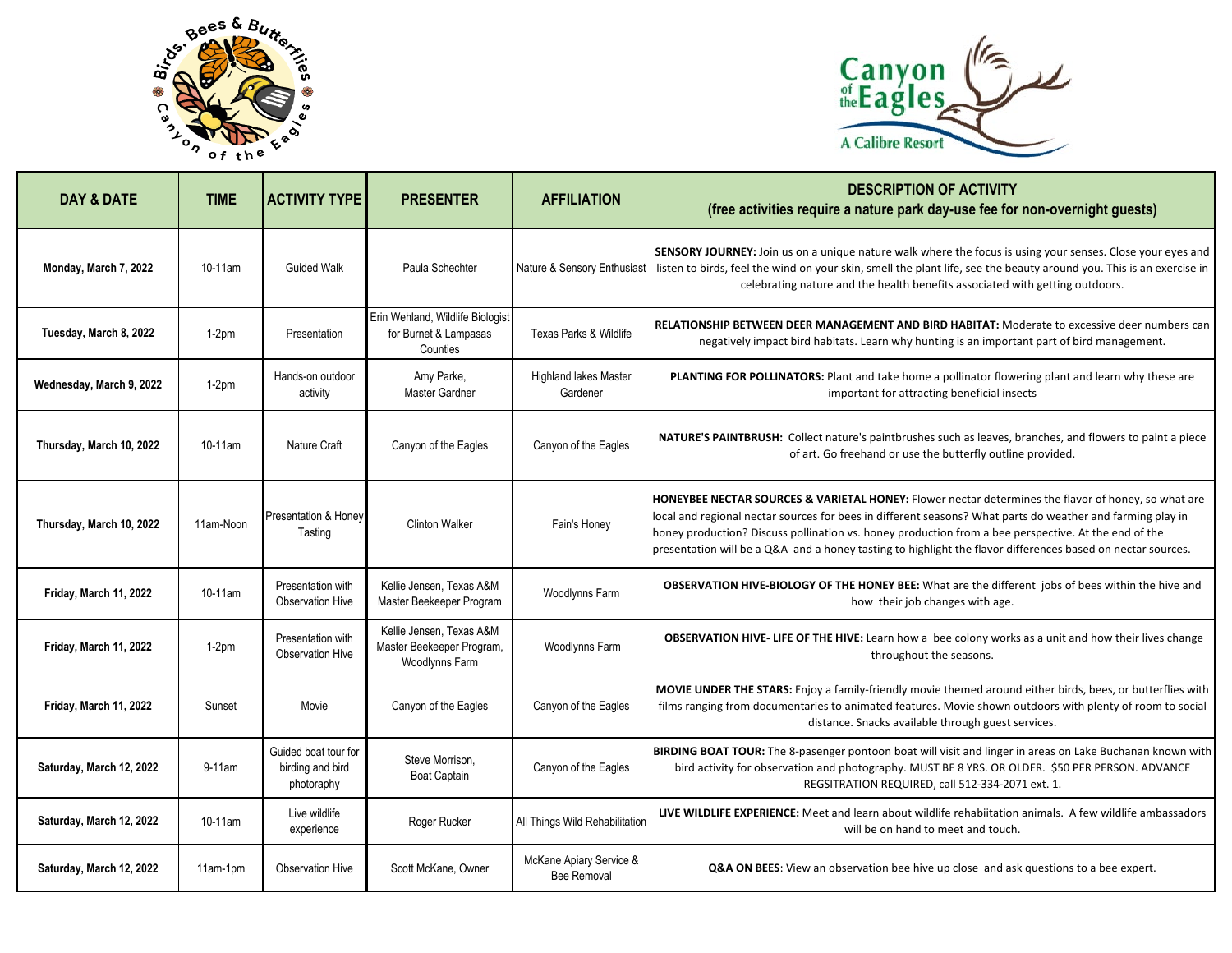



| DAY & DATE                    | <b>TIME</b>              | <b>ACTIVITY TYPE</b>                       | <b>PRESENTER</b>                                  | <b>AFFILIATION</b>                            | <b>DESCRIPTION OF ACTIVITY</b><br>(free activities require a nature park day-use fee for non-overnight guests)                                                                                                                                                                                                                                                                                                                                                                                                                                                                                                                                                      |
|-------------------------------|--------------------------|--------------------------------------------|---------------------------------------------------|-----------------------------------------------|---------------------------------------------------------------------------------------------------------------------------------------------------------------------------------------------------------------------------------------------------------------------------------------------------------------------------------------------------------------------------------------------------------------------------------------------------------------------------------------------------------------------------------------------------------------------------------------------------------------------------------------------------------------------|
| Saturday, March 12, 2022      | $3-4$ pm                 | Bee Hive Tour                              | Scott McKane, Owner                               | McKane Apiary Service &<br><b>Bee Removal</b> | HIVE DIVE: 30-minute bee hive tour and inspection to examine the inner workings inlcuding tips to identify the<br>queen and cell types. Session followed by Q&A. ADVANCE REGISTRATION REQUIRED. THIS SESSION IS FOR<br>BEGINNING AND INTERMEDIATE BEEKEEPERS ONLY. MUST BRING AND WEAR A BEE SUIT AND SIGN LIABILITY<br>WAIVER.                                                                                                                                                                                                                                                                                                                                     |
| Sunday, March 13, 2022        | 9-10am                   | <b>Guided Walk</b>                         | <b>Willard Horn</b>                               | <b>Highland Lakes Master</b><br>Gardener      | PLANT POLLINATORS: Walk the trails to find and identify plant pollinators. Do you know the top 5 pollinators?                                                                                                                                                                                                                                                                                                                                                                                                                                                                                                                                                       |
| <b>Sunday, March 13, 2022</b> | 11am-1pm                 | Observation Hive                           | Scott McKane, Owner                               | McKane Apiary Service &<br><b>Bee Removal</b> | Q&A ON BEES: View an observation bee hive up close and ask questions to a bee expert.                                                                                                                                                                                                                                                                                                                                                                                                                                                                                                                                                                               |
| <b>Sunday, March 13, 2022</b> | $3-4$ pm                 | Bee Hive Tour                              | Scott McKane, Owner                               | McKane Apiary Service &<br><b>Bee Removal</b> | HIVE DIVE: 30-minute bee hive tour and inspection to examine the inner workings inlcuding tips to identify the<br>queen and cell types. Session followed by Q&A. ADVANCE REGISTRATION REQUIRED. THIS SESSION IS FOR<br>BEGINNING AND INTERMEDIATE BEEKEEPERS ONLY. MUST BRING AND WEAR A BEE SUIT AND SIGN LIABILITY<br>WAIVER.                                                                                                                                                                                                                                                                                                                                     |
| Monday, March 14, 2022        | 10-11am                  | <b>Presentation &amp; Honey</b><br>Tasting | <b>Clinton Walker</b>                             | Fain's Honey                                  | HONEYBEE NECTAR SOURCES & VARIETAL HONEY: Flower nectar determines the flavor of honey, so what are<br>local and regional nectar sources for bees in different seasons? What parts do weather and farming play in<br>honey production? Discuss pollination vs. honey production from a bee perspective. At the end of the<br>presentation will be a Q&A and a honey tasting to highlight the flavor differences based on nectar sources.                                                                                                                                                                                                                            |
| Monday, March 14, 2022        | $1-2pm$                  | <b>Butterfly Release</b>                   | Canyon of the Eagles                              | Canyon of the Eagles                          | <b>BUTTERFLY RELEASE:</b> Gather lakeside outdoors at the Labyrinth to participate in the ethereal experience of a<br>synchronized release of Painted Lady butterflies into nature in honor of loved ones, hopes, dreams, and<br>wishes. Butterflies are \$5 each and must be reserved by MARCH 3rd by emailing PR@CanyonOftheEagles.com.<br>Include your name, cell phone number, the release date of March 14th, and how many butterflies you wish to<br>purchase. Please arrive at the event site one-hour prior to launch time to pay inside the Park Store. Unsold<br>butterflies, if any, may be purchased at 1:15pm Onlookers and photographers are welcome. |
| Tuesday, March 15, 2022       | 9-10am                   | <b>Guided Walk</b>                         | <b>Willard Horn</b>                               | <b>Highland Lakes Master</b><br>Gardener      | PLANT POLLINATORS: Walk the trails to find and identify plant pollinators. Do you know the top 5 pollinators?                                                                                                                                                                                                                                                                                                                                                                                                                                                                                                                                                       |
| Tuesday, March 15, 2022       | $2-3pm$                  | Nature Craft                               | Canyon of the Eagles                              | Canyon of the Eagles                          | MAKE A BIRDFEEDER: Make a birdfeeder to take home and hang in your garden. Parents, please be on-hand to<br>assist your children.                                                                                                                                                                                                                                                                                                                                                                                                                                                                                                                                   |
| Wednesday, March 16, 2022     | $1-2pm$                  | <b>Nature Activity</b>                     | Canyon of the Eagles                              | Canyon of the Eagles                          | BUILD & FLY A KITE: Did you know wind is an important pollinator? Nature-themed kites available for purchase<br>in Guest Services. Parent, please be on hand to assist your children. KITES AVAILABLE FOR PURCHASE IN GUEST<br>SERVICES OR BRING YOUR OWN.                                                                                                                                                                                                                                                                                                                                                                                                          |
| Wednesday, March 16, 2022     | Part 1 of 2: 6:30<br>7PM | Walk/Talk                                  | Tania Homayoun, Texas<br>Nature Tracker Biologist | Texas Parks & Wildlife                        | HOO'S IN YOUR NEIGHBORHOOD?: Learn the basics of owl biology and the role they play in our eco-systems<br>and the ways they intersect with human culture. We will introduce a few Central Texas owl species and discuss<br>ways we can support them in our backyard and beyond. Part 1 is the trail walk.                                                                                                                                                                                                                                                                                                                                                           |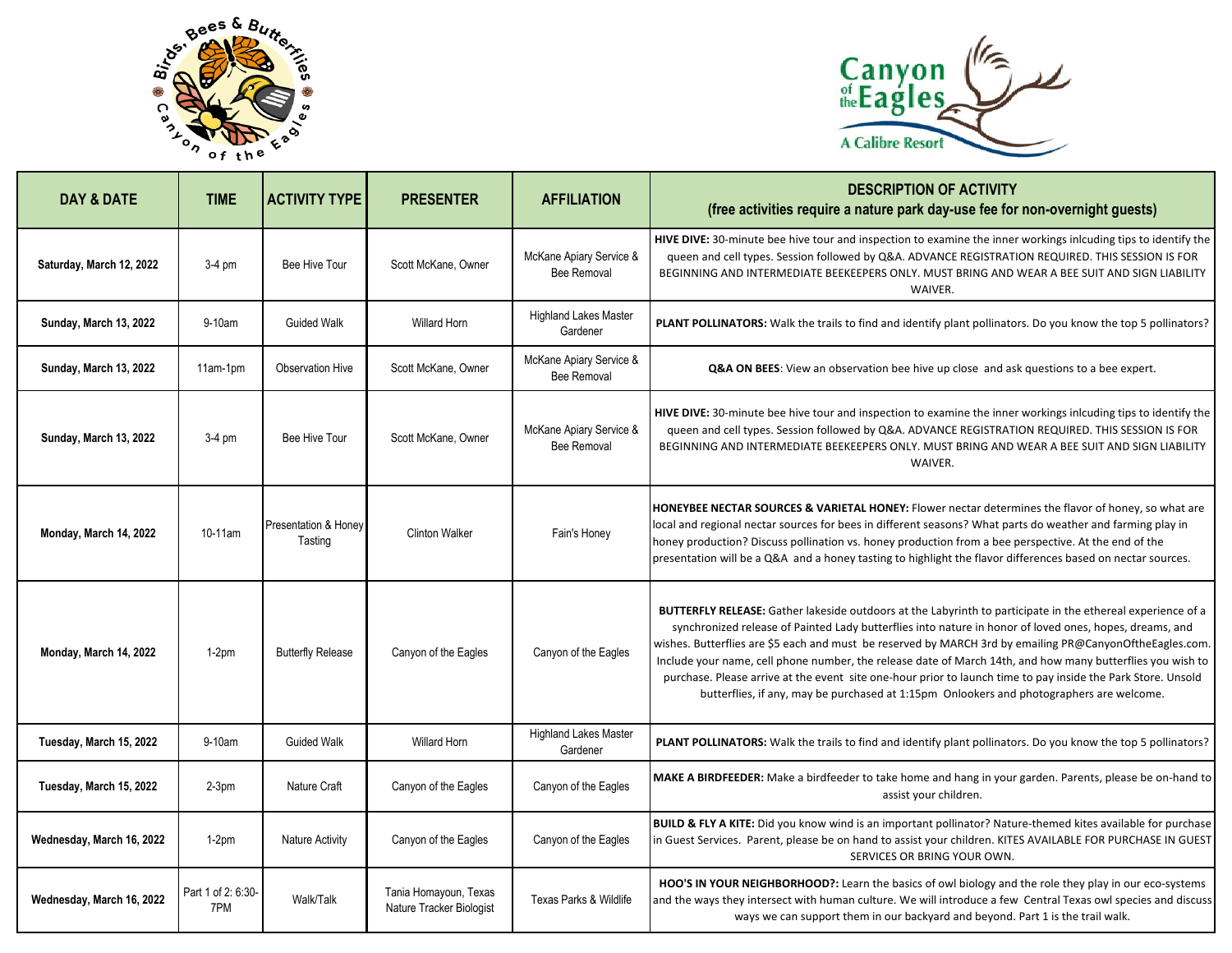



| <b>DAY &amp; DATE</b>         | <b>TIME</b>            | <b>ACTIVITY TYPE</b>                                  | <b>PRESENTER</b>                                         | <b>AFFILIATION</b>                                    | <b>DESCRIPTION OF ACTIVITY</b><br>(free activities require a nature park day-use fee for non-overnight guests)                                                                                                                                                                                                                                                                                                                           |
|-------------------------------|------------------------|-------------------------------------------------------|----------------------------------------------------------|-------------------------------------------------------|------------------------------------------------------------------------------------------------------------------------------------------------------------------------------------------------------------------------------------------------------------------------------------------------------------------------------------------------------------------------------------------------------------------------------------------|
| Wednesday, March 16, 2022     | Part 2 of 2: 7-<br>8pm | Presentation                                          | Tania Homayoun, Texas<br>Nature Tracker Biologist        | <b>Texas Parks &amp; Wildlife</b>                     | HOO'S IN YOUR NEIGHBORHOOD?: Learn the basics of owl biology and the role they play in our eco-systems<br>and the ways they intersect with human culture. We will introduce a few Central Texas owl species and discuss<br>ways we can support them in our backyard and beyond. Part 2 is the presentation with photos.                                                                                                                  |
| Thursday, March 17, 2022      | 10-11am                | Nature Craft                                          | Canyon of the Eagles                                     | Canyon of the Eagles                                  | BUTTERFLY NATURE ART: Scavenger the area for twigs, leaves, and flowers to create your butterfly art project.<br>All other art supplies to be provided.                                                                                                                                                                                                                                                                                  |
| Thursday, March 17, 2022      | $3-4pm$                | <b>Guided Walk</b>                                    | Paula Schechter                                          | Nature & Sensory Enthusiast                           | SENSORY JOURNEY: Join us on a unique nature walk where the focus is using your senses. Close your eyes and<br>listen to birds, feel the wind on your skin, smell the plant life, see the beauty around you. This is an exercise in<br>celebrating nature and the health benefits associated with getting outdoors.                                                                                                                       |
| Friday, March 18, 2022        | 9 am-Noon              | Walk/Talk                                             | Craig Hensley, Texas Nature<br><b>Trackers Biologist</b> | <b>Texas Parks &amp; Wildlife</b>                     | <b>INTRO TO INATURALIST &amp; BIOBLITZ:</b> Come with a fully-charged phone and the free iNaturalist app (we can<br>help if needed). Learn how to use this easy tool for exploration and education of nature wherever you roam in<br>the the world! This is a great lifelong family-friendly activity.                                                                                                                                   |
| Friday, March 18, 2022        | Sunset                 | Movie                                                 | Canyon of the Eagles                                     | Canyon of the Eagles                                  | <b>MOVIE UNDER THE STARS:</b> Enjoy a movie outdoors with plenty of room to social distance themed<br>aroundeither birds, bees, or butterflies.                                                                                                                                                                                                                                                                                          |
| Saturday, March 19, 2022      | $9-11$ am              | Guided boat tour fo<br>birding and bird<br>photoraphy | Steve Morrison,<br>Boat<br>Captain                       | Canyon of the Eagles                                  | BIRDING BOAT TOUR: The 8-pasenger pontoon boat will visit and linger in areas on Lake Buchanan known with<br>bird activity for observation and photography. MUST BE 8 YRS. OR OLDER. \$50 PER PERSON. ADVANCE<br>REGSITRATION REQUIRED, call 512-334-2071 ext. 1.                                                                                                                                                                        |
| Saturday, March 19, 2022      | $9-10am$               | <b>Guided Walk</b>                                    | <b>Willard Horn</b>                                      | <b>Highland Lakes Master</b><br>Gardener              | PLANT POLLINATORS: Walk the trails to find and identify plant pollinators. Do you know the top 5 pollinators?                                                                                                                                                                                                                                                                                                                            |
| Saturday, March 19, 2022      | 11am-Noon              | Presentation                                          | Hank & Sissy Rominski (Hank<br>is a Master Gardner)      | Master Gardener                                       | PLANTING TO ATTRACT & PHOTGRAPH POLLINATORS IN A BACKYARD GARDEN: Nature lovers share their<br>experiences of gardening and photographing on their Kingsland acre.                                                                                                                                                                                                                                                                       |
| Saturday, March 19, 2022      | $1-3pm$                | Hands-on outdoor<br>activity                          | Emily Hansen,<br><b>Master Naturalist</b>                | Capital Area Master<br><b>Naturalists</b>             | <b>BIRD BEAK BUFFET:</b> Stop by and play the matching game and compare everyday household tools to the types<br>of bird beaks and how our feathered friends use their beaks to eat, and survive. This is a drop-in activity-stop<br>by anytime                                                                                                                                                                                          |
| <b>Sunday, March 20, 2022</b> | 10-11am                | Presentation & Honey<br>Tasting                       | <b>Clinton Walker</b>                                    | Fain's Honey                                          | HONEYBEE NECTAR SOURCES & VARIETAL HONEY: Flower nectar determines the flavor of honey, so what are<br>local and regional nectar sources for bees in different seasons? What parts do weather and farming play in<br>honey production? Discuss pollination vs. honey production from a bee perspective. At the end of the<br>presentation will be a Q&A and a honey tasting to highlight the flavor differences based on nectar sources. |
| Monday, March 21, 2022        | 9-10am                 | <b>Guided Walk</b>                                    | <b>Willard Horn</b>                                      | Canyon of the Eagles                                  | PLANT POLLINATORS: Walk the trails to find and identify plant pollinators. Do you know the top 5 pollinators?                                                                                                                                                                                                                                                                                                                            |
| Thursday, March 24, 2022      | 10-11 am               | Presentation                                          | <b>Melanie Huff</b>                                      | Highland Lakes Chapter of<br>the Native Plant Society | WHAT ARE NATIVE PLANTS: What are they and why should you like them to benefit wildlife and water<br>conservations?                                                                                                                                                                                                                                                                                                                       |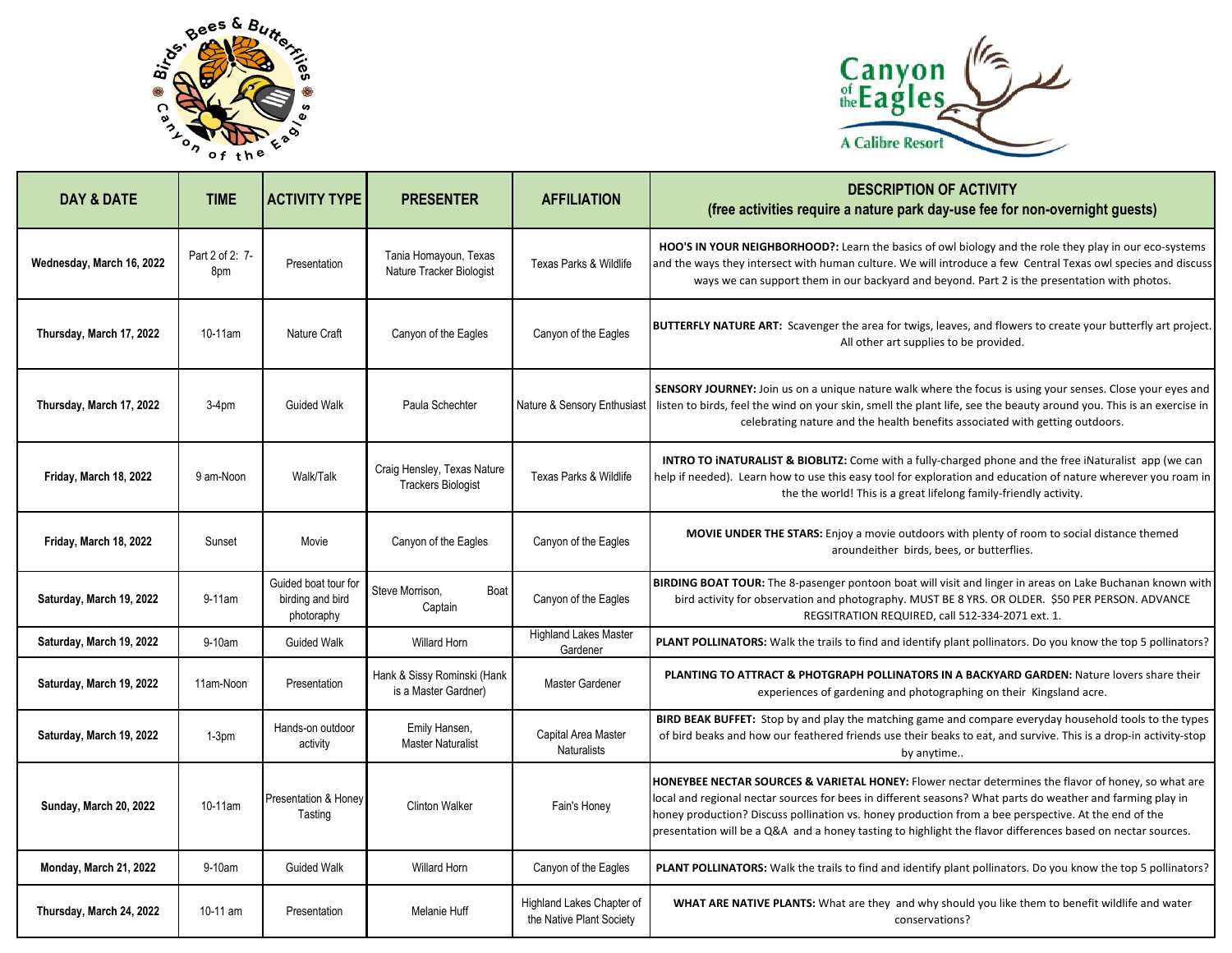



| <b>DAY &amp; DATE</b>     | <b>TIME</b> | <b>ACTIVITY TYPE</b>                                   | <b>PRESENTER</b>                                           | <b>AFFILIATION</b>                                           | <b>DESCRIPTION OF ACTIVITY</b><br>(free activities require a nature park day-use fee for non-overnight guests)                                                                                                                                                                                                    |
|---------------------------|-------------|--------------------------------------------------------|------------------------------------------------------------|--------------------------------------------------------------|-------------------------------------------------------------------------------------------------------------------------------------------------------------------------------------------------------------------------------------------------------------------------------------------------------------------|
| Thursday, March 24, 2022  | $1-2pm$     | Presentation                                           | Melanie Huff                                               | Highland Lakes Chapter of<br>the Native Plant Society        | RETHINK YOUR LANDSCAPE: In lieu of planting non-native, invasive plants try helping our birds, bees and<br>butterflies by planting native plants.                                                                                                                                                                 |
| Friday, March 25, 2022    | Sunset      | Movie                                                  | Canyon of the Eagles                                       | Canyon of the Eagles                                         | MOVIE UNDER THE STARS: Enjoy a family-friendly movie themed around either birds, bees, or butterflies with<br>films ranging from documentaries to animated features. Movie shown outdoors with plenty of room to social<br>distance. Snacks available through guest services.                                     |
| Saturday, March 26, 2022  | $9-11$ am   | Guided boat tour for<br>birding and bird<br>photoraphy | Steve Morrison,<br><b>Boat Captain</b>                     | Canyon of the Eagles                                         | BIRDING BOAT TOUR: The 8-pasenger pontoon boat will visit and linger in areas on Lake Buchanan known with<br>bird activity for observation and photography. MUST BE 8 YRS. OR OLDER. \$50 PER PERSON. ADVANCE<br>REGSITRATION REQUIRED, call 512-334-2071 ext. 1.                                                 |
| Sunday, March 27, 2022    | $10-11$ am  | Presentation                                           | <b>Charles McMaster</b>                                    | <b>Texas Beekeepers</b><br>Association & Hives for<br>Heroes | HIVES FOR HEROES: Learn about this wonderful program supported by TX Beekeepers Assoc. which empowers<br>Veterans through beekeeping while promoting honey bee conservaton and a healthy transition from service.                                                                                                 |
| Monday, March 28, 2022    | $1-2pm$     | Nature Acivity                                         | Canyon of the Eagles                                       | Canyon of the Eagles                                         | BUILD & FLY A KITE: Did you know wind is an important pollinator? Nature-themed kites available for purchase<br>in Guest Services. Parent, please be on hand to assist your children. KITES AVAILABLE FOR PURCHASE IN GUEST<br>SERVICES OR BRING YOUR OWN.                                                        |
| Tuesday, March 29, 2022   | 9-10am      | <b>Guided Walk</b>                                     | <b>Willard Horn</b>                                        | <b>Highland Lakes Master</b><br>Gardener                     | PLANT POLLINATORS: Walk the trails to find and identify plant pollinators. Do you know the top 5 pollinators?                                                                                                                                                                                                     |
| Wednesday, March 30, 2022 | $2-3pm$     | Nature Craft                                           | Canyon of the Eagles                                       | Canyon of the Eagles                                         | MAKE A BIRDFEEDER: Make a birdfeeder to take home and hang in your garden. Parents, please be on-hand to<br>assist your children.                                                                                                                                                                                 |
| Thursday, March 31, 2022  | 9-10am      | <b>Guided Walk</b>                                     | Paula Schechter                                            | Nature & Sensory Enthusiast                                  | SENSORY JOURNEY: Join us on a unique nature walk where the focus is using your senses. Close your eyes and<br>listen to birds, feel the wind on your skin, smell the plant life, see the beautyaround you. This is an exercise in<br>celebrating nature and the health benefits associated with getting outdoors. |
| Wednesday, April 1, 2022  | $1-2pm$     | Nature Acivity                                         | Canyon of the Eagles                                       | Canyon of the Eagles                                         | <b>BUILD &amp; FLY A KITE:</b> Did you know wind is an important pollinator? Nature-themed kites available for purchase<br>in Guest Services. Parent, please be on hand to assist your children. KITES AVAILABLE FOR PURCHASE IN GUEST<br>SERVICES OR BRING YOUR OWN.                                             |
| Friday, April 1, 2022     | Sunset      | Movie                                                  | Canyon of the Eagles                                       | Canyon of the Eagles                                         | MOVIE UNDER THE STARS: Enjoy a movie outdoors with plenty of room to social distance themed around<br>either birds, bees, or butterflies.                                                                                                                                                                         |
| Saturday, April 2, 2022   | 9-10am      | presentation                                           | Erin Wehland, Wildlife Biologist<br>for Burnet & Lampassas | Texas Parks & Wildlife                                       | EXPLORE THE RELATIONSHIP BETWEEN DEER MANAGEMENT AND BIRD HABITAT: Moderate to excessive deer<br>numbers can negatively impact the habitat for birds. Leaern why hunting is an important part of bird<br>management.                                                                                              |
| Saturday, April 2, 2022   | 9-11am      | Guided boat tour for<br>birding and bird<br>photoraphy | Steve Morrison,<br><b>Boat Captain</b>                     | Canyon of the Eagles                                         | BIRDING BOAT TOUR: The 8-pasenger pontoon boat will visit and linger in areas on Lake Buchanan known with<br>bird activity for observation and photography. MUST BE 8 YRS. OR OLDER. \$50 PER PERSON. ADVANCE<br>REGSITRATION REQUIRED, call 512-334-2071 ext. 1.                                                 |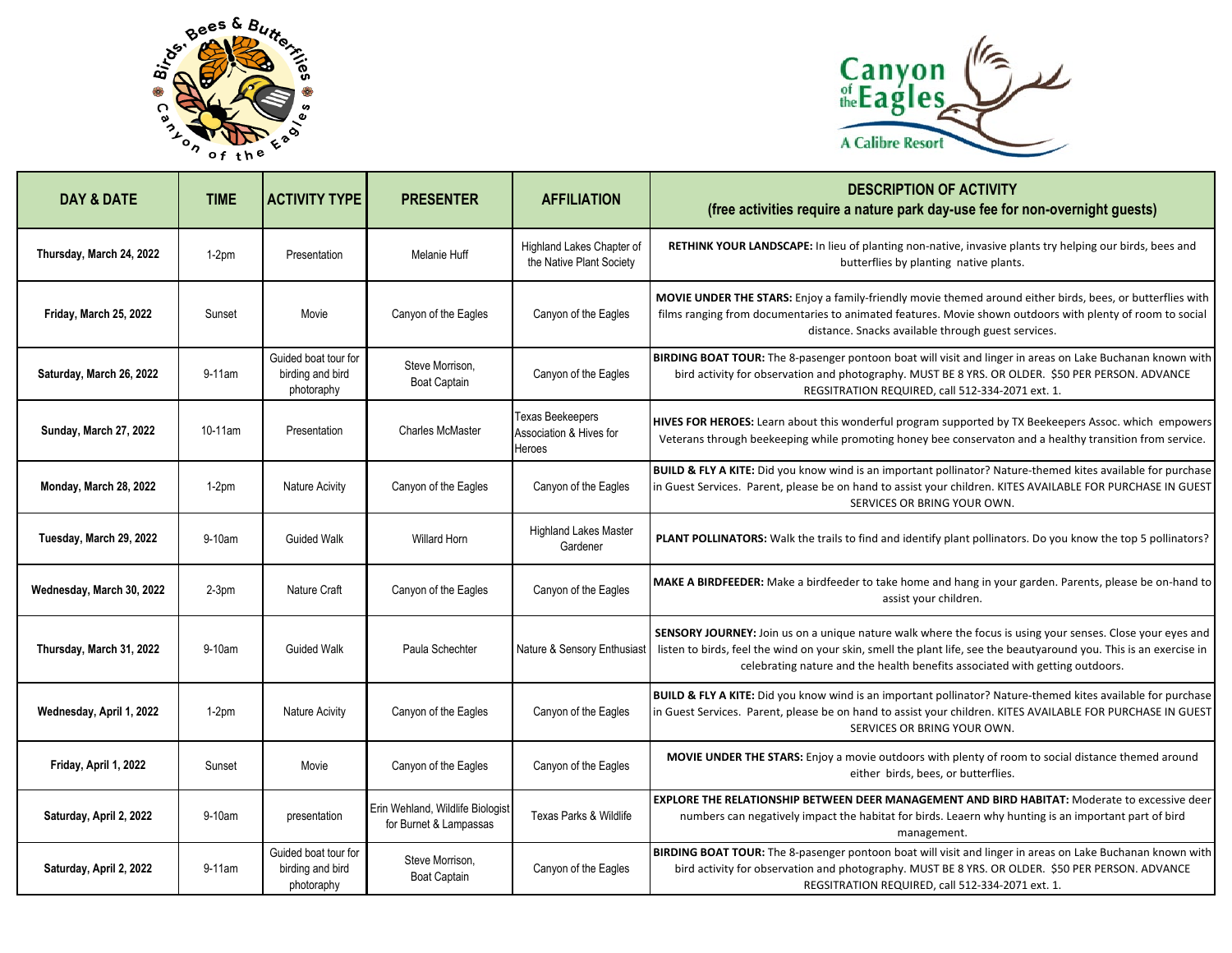



| DAY & DATE               | <b>TIME</b>  | <b>ACTIVITY TYPE</b>          | <b>PRESENTER</b>                                          | <b>AFFILIATION</b>                                | <b>DESCRIPTION OF ACTIVITY</b><br>(free activities require a nature park day-use fee for non-overnight guests)                                                                                                                                                                                                    |
|--------------------------|--------------|-------------------------------|-----------------------------------------------------------|---------------------------------------------------|-------------------------------------------------------------------------------------------------------------------------------------------------------------------------------------------------------------------------------------------------------------------------------------------------------------------|
| Saturday, April 2, 2022  | $3-5pm$      | Hands-on outdoor<br>activity  | Emily Hansen,<br><b>Master Naturalist</b>                 | Capital Area Master<br><b>Naturalists</b>         | BIRD BEAK BUFFET: Stop by and play the matching game and compare everyday household tools to the types<br>of bird beaks and how our feathered friends use their beaks to eat, and survive. This is a drop-in activity-stop<br>by anytime                                                                          |
| Saturday, April 2, 2022  | 4:30-5:30 pm | Presentation                  | Erin Wehland, Wildlife Biologist<br>for Burnet & Lampasas | Texas Parks & Wildlife                            | <b>EXPLORE THE RELATIONSHIP BETWEEN DEER MANAGEMENT AND BIRD HABITAT: Moderate to excessive deer</b><br>numbers can negatively impact the habitat for birds. Learn why hunting is an important part of bird<br>management.                                                                                        |
| Sunday, April 3, 2022    | $2-3pm$      | Presentation with<br>handouts | Kelly Tarla, Ag & Natural<br>Resources Agent              | AgriLife for Burnet County                        | NATIVE PLANTS & LANDSCAPE: How to incorporate native plants and trees in your home landscape that<br>benefit native wildlife.                                                                                                                                                                                     |
| Monday, April 4, 2022    | 10-11am      | Presentation                  | Sondra Fox.<br><b>Master Naturalist</b>                   | <b>Master Naturalist</b>                          | GARDENING FOR BUTTERFLIES: Learn what native plants attract butterflies in various growing seasons.                                                                                                                                                                                                               |
| Monday, April 4, 2022    | $1-2pm$      | Presentation                  | Sondra Fox.<br>Master<br>Naturalist                       | <b>Master Naturalist</b>                          | MONARCH BUTTERFLIES 101: Learn about the lifecycle, migration and conservation of Monarch butterflies.<br>This important butterfly is currently threatened and nominated as an endangered species.                                                                                                                |
| Tuesday, April 5, 2022   | 10-11am      | Presentation                  | Dee Hardiman                                              | <b>Texas A&amp;M Master</b><br>Beekeeping Program | INTRO TO BEES IN TEXAS: Learn to identify and understand the bee species living in Texas; from Texas natives<br>to pampered and cultivated European bees to the wild and defensive feral bees.                                                                                                                    |
| Tuesday, April 5, 2022   | $1-2pm$      | <b>Bee Guided Walk</b>        | Dee Hardiman                                              | <b>Texas A&amp;M Master</b><br>Beekeeping Program | GUIDED BEE WALK: Let's go see some bees in their natural habitat. Q & A while we are on the trails.                                                                                                                                                                                                               |
| Wednesday, April 6, 2022 | 10-11am      | Presentation                  | Dee Hardiman                                              | <b>Texas A&amp;M Master</b><br>Beekeeping Program | INTRO TO BEES IN TEXAS: Learn to identify and understand the bee species living in Texas; from Texas natives<br>to pampered and cultivated European bees to the wild and defensive feral bees.                                                                                                                    |
| Wednesday, April 6, 2022 | $1-2pm$      | <b>Bee Guided Walk</b>        | Dee Hardiman                                              | <b>Texas A&amp;M Master</b><br>Beekeeping Program | <b>GUIDED BEE WALK:</b> Let's go see some bees in their natural habitat. Q & A while we are on the trails.                                                                                                                                                                                                        |
| Thursday, April 7, 2022  | 10-11am      | Presentation                  | Dee Hardiman                                              | <b>Texas A&amp;M Master</b><br>Beekeeping Program | <b>INTRO TO BEES IN TEXAS:</b> Learn to identify and understand the bee species living in Texas; from Texas natives<br>to pampered and cultivated European bees to the wild and defensive feral bees.                                                                                                             |
| Thursday, April 7, 2022  | $1-2pm$      | <b>Bee Guided Walk</b>        | Dee Hardiman                                              | <b>Texas A&amp;M Master</b><br>Beekeeping Program | GUIDED BEE WALK: Let's go see some bees in their natural habitat. Q & A while we are on the trails.                                                                                                                                                                                                               |
| Friday, April 8, 2022    | 10-11am      | <b>Guided Walk</b>            | Paula Schechter                                           | Nature & Sensory Enthusiast                       | SENSORY JOURNEY: Join us on a unique nature walk where the focus is using your senses. Close your eyes and<br>listen to birds, feel the wind on your skin, smell the plant life, see the beautyaround you. This is an exercise in<br>celebrating nature and the health benefits associated with getting outdoors. |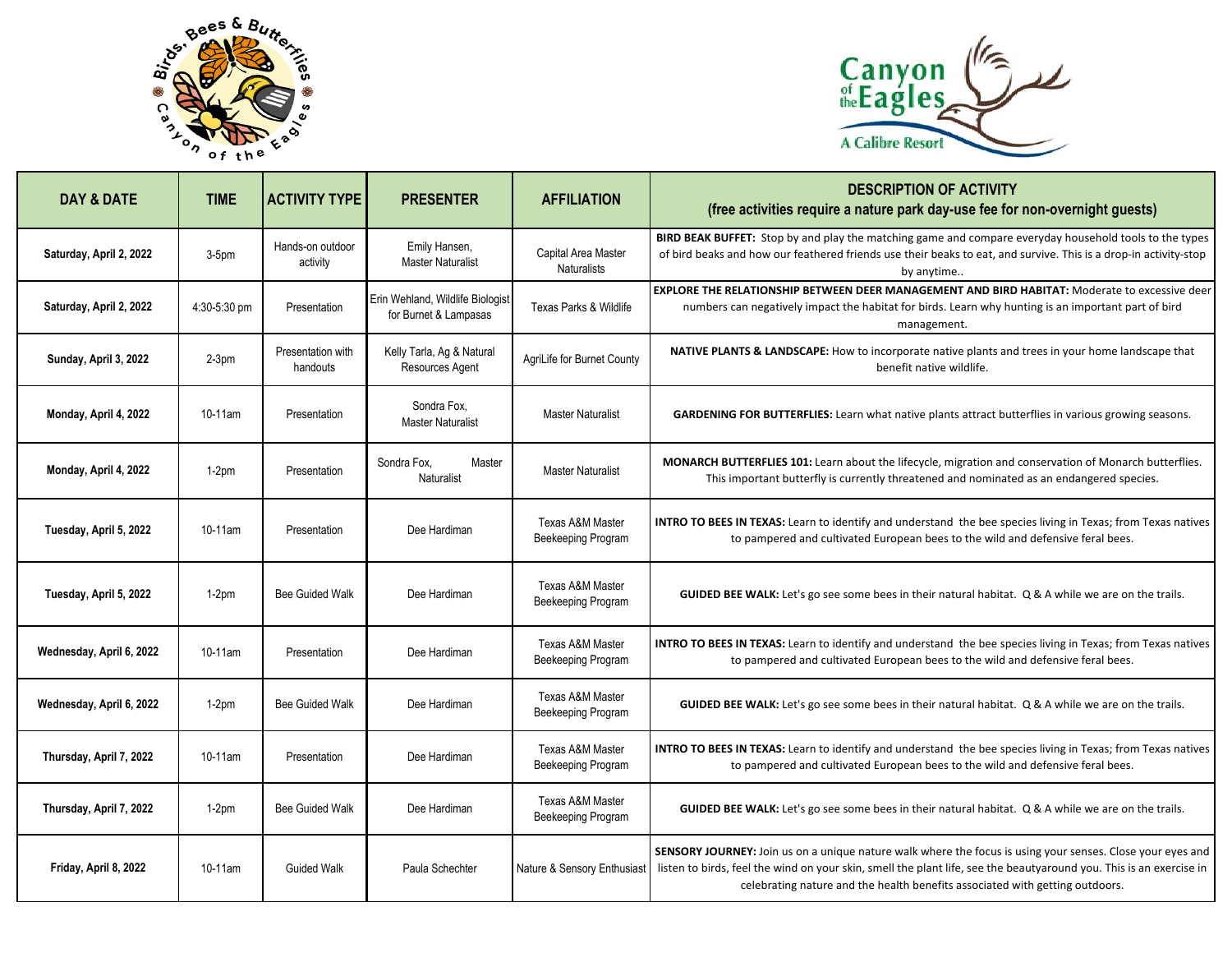



| <b>DAY &amp; DATE</b>     | <b>TIME</b> | <b>ACTIVITY TYPE</b>                                   | <b>PRESENTER</b>                                                               | <b>AFFILIATION</b>                                           | <b>DESCRIPTION OF ACTIVITY</b><br>(free activities require a nature park day-use fee for non-overnight guests)                                                                                                                                                                                                    |
|---------------------------|-------------|--------------------------------------------------------|--------------------------------------------------------------------------------|--------------------------------------------------------------|-------------------------------------------------------------------------------------------------------------------------------------------------------------------------------------------------------------------------------------------------------------------------------------------------------------------|
| Friday, April 8, 2022     | Sunset      | Movie                                                  | Canyon of the Eagles                                                           | Canyon of the Eagles                                         | MOVIE UNDER THE STARS: Enjoy a family-friendly movie themed around either birds, bees, or butterflies with<br>films ranging from documentaries to animated features. Movie shown outdoors with plenty of room to social<br>distance. Snacks available through guest services.                                     |
| Saturday, April 9, 2022   | 9-11am      | Guided boat tour for<br>birding and bird<br>photoraphy | Steve Morrison,<br>Boat<br>Captain                                             | Canyon of the Eagles                                         | BIRDING BOAT TOUR: The 8-pasenger pontoon boat will visit and linger in areas on Lake Buchanan known with<br>bird activity for observation and photography. MUST BE 8 YRS. OR OLDER. \$50 PER PERSON. ADVANCE<br>REGSITRATION REQUIRED, call 512-334-2071 ext. 1.                                                 |
| Sunday, April 10, 2022    | 9-10am      | <b>Guided Walk</b>                                     | <b>Willard Horn</b>                                                            | <b>Highland Lakes Master</b><br>Gardener                     | APRIL SHOWERS BRING MAY FLOWERS: Identify and learn about emerging wildflowers for pollinators.                                                                                                                                                                                                                   |
| Sunday, April 10, 2022    | 10-11am     | Presentation                                           | <b>Charles McMaster</b>                                                        | <b>Texas Beekeepers</b><br>Association & Hives for<br>Heroes | HIVES FOR HEROES: Learn about this wonderful program supported by TX Beekeepers Assoc. which empowers<br>Veterans through beekeeping while promoting honey bee conservaton and a healthy transition from service.                                                                                                 |
| Monday, April 11, 2022    | 11am-Noon   | Presentation                                           | Hank & Sissy Rominski (Hank<br>is a Master Gardner)                            | <b>Master Gardener</b>                                       | <b>PLANTING TO ATTRACT &amp; PHOTGRAPH POLLINATORS IN A BACKYARD GARDEN: Nature lovers share their</b><br>experiences of gardening and photographing on their Kingsland acrea.                                                                                                                                    |
| Tuesday, April 12, 2022   | 10-11am     | <b>Nature Activity</b>                                 | Canyon of the Eagles                                                           | Canyon of the Eagles                                         | BUTTERFLY NATURE ART: Scavenger the area for twigs, leaves, and flowers to create your butterfly art project.<br>All other art supplies to be provided.                                                                                                                                                           |
| Wednesday, April 13, 2022 | 4-5pm       | Photo Safari                                           | Martelle Luedecke.<br>professional photographer &<br><b>Master Naturalists</b> | Luedecke Photography                                         | PHOTO SAFARI OF BIRDS & POLLINATORS: Venture out on the trails with your camera under the guidance of a<br>professional nature photographer. Martelle Luedecke is a professional photographer, organic gardening<br>syndicated columnist, bioligist & Master Naturalists.                                         |
| Thursday, March 14, 2022  | 10-11am     | Nature Craft                                           | Canyon of the Eagles                                                           | Canyon of the Eagles                                         | NATURE'S PAINTBRUSH: Collect nature's paintbrushes such as leaves, branches, and flowers to paint a piece<br>of art. Go freehand or use the butterfly outline provided.                                                                                                                                           |
| Friday, April 15, 2022    | $3-4pm$     | <b>Guided Walk</b>                                     | Paula Schechter                                                                | Nature & Sensory Enthusiast                                  | SENSORY JOURNEY: Join us on a unique nature walk where the focus is using your senses. Close your eyes and<br>listen to birds, feel the wind on your skin, smell the plant life, see the beautyaround you. This is an exercise in<br>celebrating nature and the health benefits associated with getting outdoors. |
| Friday, April 15, 2022    | Sunset      | Movie                                                  | Canyon of the Eagles                                                           | Canyon of the Eagles                                         | MOVIE UNDER THE STARS: Enjoy a family-friendly movie themed around either birds, bees, or butterflies with<br>films ranging from documentaries to animated features. Movie shown outdoors with plenty of room to social<br>distance. Snacks available through guest services.                                     |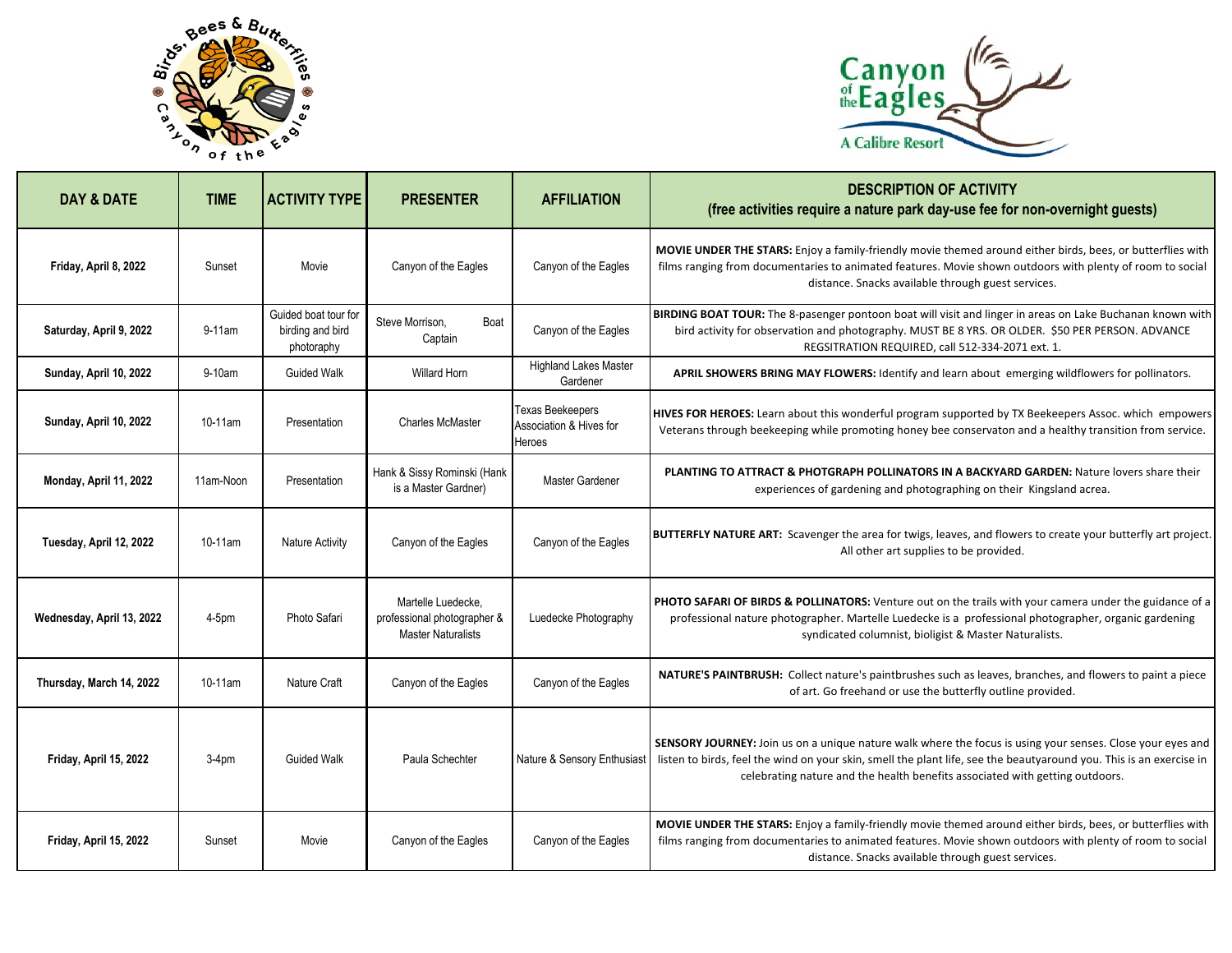



| <b>DAY &amp; DATE</b>    | <b>TIME</b> | <b>ACTIVITY TYPE</b>                                     | <b>PRESENTER</b>                                                                | <b>AFFILIATION</b>                             | <b>DESCRIPTION OF ACTIVITY</b><br>(free activities require a nature park day-use fee for non-overnight guests)                                                                                                                                                                                                                                                                                                                                                                                                                                                                                                                                                    |
|--------------------------|-------------|----------------------------------------------------------|---------------------------------------------------------------------------------|------------------------------------------------|-------------------------------------------------------------------------------------------------------------------------------------------------------------------------------------------------------------------------------------------------------------------------------------------------------------------------------------------------------------------------------------------------------------------------------------------------------------------------------------------------------------------------------------------------------------------------------------------------------------------------------------------------------------------|
| Monday, April 16, 2022   | 7am-Noon    | Group Bird<br>Watching                                   | Kay Zagst, Fred Zagst, and<br><b>Sherry Bixler</b>                              | <b>Master Naturalist and</b><br><b>Birders</b> | THE BIG SIT: Avid birdwatches will lead a birdwatching effort from within a 50 ft. observation circle and report<br>sightings through eBird as part of the' Eagle-eyed Birdwatchers' team. All persons are welcome to join this<br>activity that is part of the 2022 Texas Birding Classic. No birding experience required. Drop-in observers are<br>welcome. Learn from these knowledgeable birders!                                                                                                                                                                                                                                                             |
| Saturday, April 16, 2022 | $9-11$ am   | Guided boat tour for<br>birding and bird<br>photographyy | Steve Morrison,<br><b>Boat Captain</b>                                          | Canyon of the Eagles                           | BIRDING BOAT TOUR: The 8-pasenger pontoon boat will visit and linger in areas on Lake Buchanan known with<br>bird activity for observation and photography. MUST BE 8 YRS. OR OLDER. \$50 PER PERSON. ADVANCE<br>REGSITRATION REQUIRED, call 512-334-2071 ext. 1.                                                                                                                                                                                                                                                                                                                                                                                                 |
| Saturday, April 16, 2022 | 10-11am     | <b>Nature Activity</b>                                   | Canyon of the Eagles                                                            | Canyon of the Eagles                           | BUILD & FLY A KITE: Did you know wind is an important pollinator? Nature-themed kites available for purchase<br>in Guest Services. Parent, please be on hand to assist your children. KITES AVAILABLE FOR PURCHASE IN GUEST<br>SERVICES OR BRING YOUR OWN.                                                                                                                                                                                                                                                                                                                                                                                                        |
| Saturday, April 16, 2022 | $1-2pm$     | <b>Butterfly Release</b>                                 | Canyon of the Eagles                                                            | Canyon of the Eagles                           | <b>BUTTERFLY RELEASE:</b> Gather lakeside outdoors at the Labyrinth to participate in the ethereal experience of a<br>synchronized release of Painted Lady butterflies into nature in honor of loved ones, hopes, dreams, and<br>wishes. Butterflies are \$5 each and must be reserved by APRIL 4 by emailing PR@CanyonOftheEagles.com.<br>Include your name, cell phone number, the release date of April 16th, and how many butterflies you wish to<br>purchase. Please arrive at the event site one-hour prior to launch time to pay inside the Park Store. Unsold<br>butterflies, if any, may be purchased at 1:15pm Onlookers and photographers are welcome. |
| Sunday, April 17, 2022   | $9-10$ am   | <b>Guided Walk</b>                                       | <b>Willard Horn</b>                                                             | <b>Highland Lakes Master</b><br>Gardener       | APRIL SHOWERS BRING MAY FLOWERS: Identify and learn about emerging wildflowers for pollinators.                                                                                                                                                                                                                                                                                                                                                                                                                                                                                                                                                                   |
| Sunday, April 17, 2022   | 11am-Noon   | <b>Guided Walk</b>                                       | Martelle Luedecke,<br>professional photographer and<br><b>Master Naturalist</b> | Luedecke Photography                           | MATCH POLLINATORS TO PLANTS: Ever wonder which pollinators like your favorite flowers? This guided walk<br>will answer questions about flowers and pollinators. Martelle Luedecke is a professional photographer, organic<br>gardening syndicated columnist, biologist & Master Naturalists                                                                                                                                                                                                                                                                                                                                                                       |
| Sunday, April 17, 2022   | 4-5pm       | <b>Guided Walk</b>                                       | Bill Carr, UT Botanist                                                          | University of Texas                            | <b>IDENTIFY AND LEARN NATIVE PLANT SPECIES:</b> Join Bill the botanist on a fascinating guided walk to identify<br>and learn about the plant species found at Canyon of the Eagles.                                                                                                                                                                                                                                                                                                                                                                                                                                                                               |
| Tuesday, April 19, 2022  | $10-11$ am  | Nature Craft                                             | Canyon of the Eagles                                                            | Canyon of the Eagles                           | NATURE'S PAINTBRUSH: Collect nature's paintbrushes such as leaves, branches, and flowers to paint a piece<br>of art. Go freehand or use the butterfly outline provided.                                                                                                                                                                                                                                                                                                                                                                                                                                                                                           |
| Thursday, April 21, 2022 | $3-4pm$     | Nature Craft                                             | Canyon of the Eagles                                                            | Canyon of the Eagles                           | MAKE A BIRDFEEDER: Make a birdfeeder to take home and hang in your garden. Parents, please be on-hand to<br>assist your children.                                                                                                                                                                                                                                                                                                                                                                                                                                                                                                                                 |
| Friday, April 22, 2022   | 3-4pm       | Nature Acivity                                           | Canyon of the Eagles                                                            | Canyon of the Eagles                           | BUILD & FLY A KITE: Did you know wind is an important pollinator? Nature-themed kites available for<br>purchase in Guest Services. Parent, please be on hand to assist your children. KITES AVAILABLE FOR PURCHASE<br>IN GUEST SERVICES OR BRING YOUR OWN.                                                                                                                                                                                                                                                                                                                                                                                                        |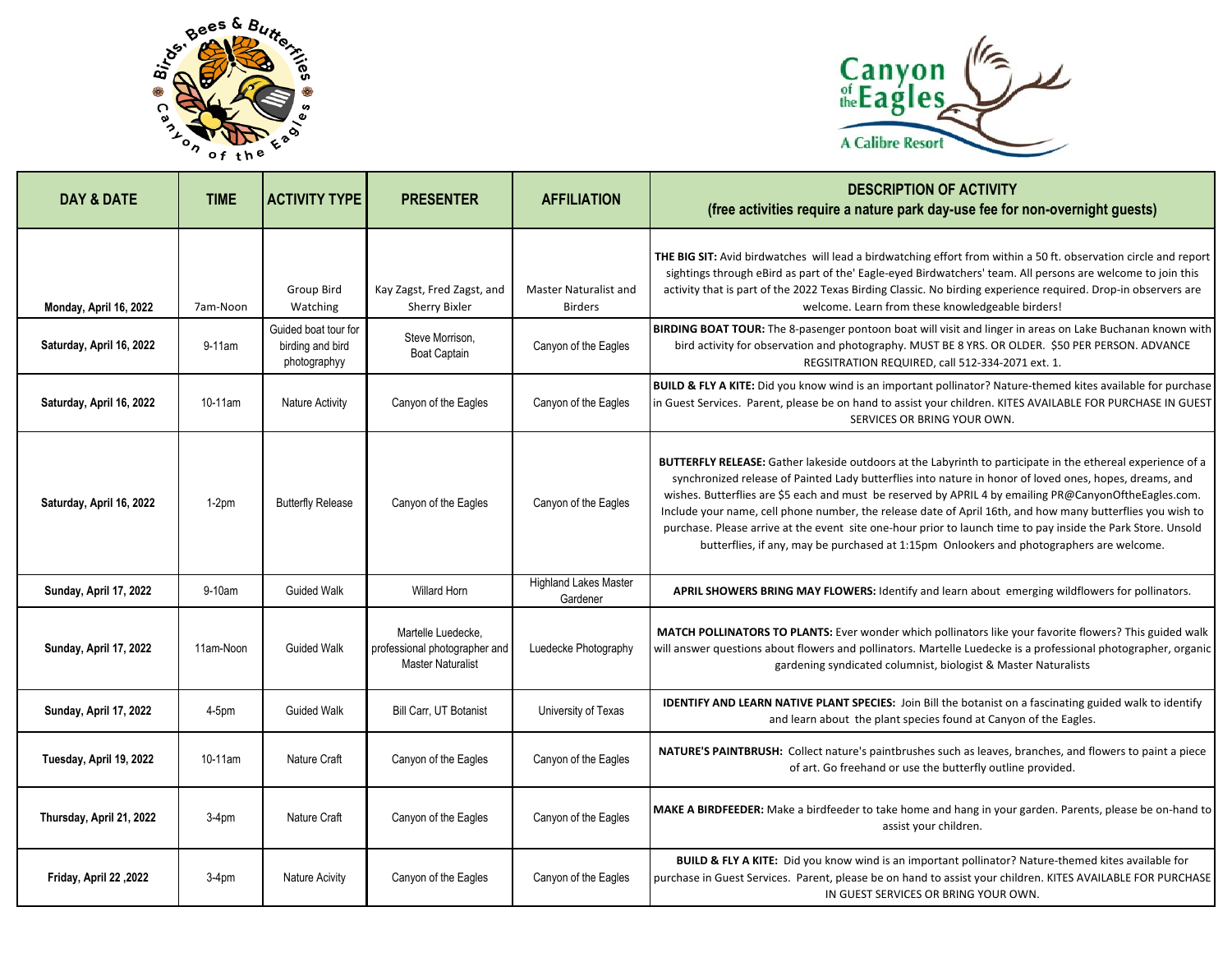



| <b>DAY &amp; DATE</b>     | <b>TIME</b> | <b>ACTIVITY TYPE</b>                                    | <b>PRESENTER</b>                                                                                         | <b>AFFILIATION</b>                       | <b>DESCRIPTION OF ACTIVITY</b><br>(free activities require a nature park day-use fee for non-overnight guests)                                                                                                                                                                                                                                                                                                                           |
|---------------------------|-------------|---------------------------------------------------------|----------------------------------------------------------------------------------------------------------|------------------------------------------|------------------------------------------------------------------------------------------------------------------------------------------------------------------------------------------------------------------------------------------------------------------------------------------------------------------------------------------------------------------------------------------------------------------------------------------|
| Friday, April 22, 2022    | Sunset      | Movie                                                   | Canyon of the Eagles                                                                                     | Canyon of the Eagles                     | MOVIE UNDER THE STARS: Enjoy a family-friendly movie themed around either birds, bees, or butterflies with<br>films ranging from documentaries to animated features. Movie shown outdoors with plenty of room to social<br>distance. Snacks available through guest services.                                                                                                                                                            |
| Saturday, April 23, 2022  | $9-11$ am   | Guided boat tour for<br>birding and bird<br>photography | Steve Morrison,<br><b>Boat Captain</b>                                                                   | Canyon of the Eagles                     | BIRDING BOAT TOUR: The 8-pasenger pontoon boat will visit and linger in areas on Lake Buchanan known with<br>bird activity for observation and photography. MUST BE 8 YRS. OR OLDER. \$50 PER PERSON. ADVANCE<br>REGSITRATION REQUIRED, call 512-334-2071 ext. 1.                                                                                                                                                                        |
| Saturday, April 23, 2022  | 9 am-Noon   | Walk/Talk                                               | Craig Hensley, Texas Nature<br><b>Trackers Biologist</b>                                                 | <b>Texas Parks &amp; Wildlife</b>        | INTRO TO INATURALIST & BIOBLITZ: Come with a fully-charged phone and the free iNaturalist app (we can<br>help if needed). Learn how to use this easy tool for exploration and education of nature wherever you roam in<br>the the world! This is a great lifelong family-friendly activity.                                                                                                                                              |
| Saturday, April 23, 2022  | $1-2pm$     | Hands-on Outdoor<br>Activity                            | Amy Parke,<br>Master Gardner                                                                             | <b>Highland Lakes Master</b><br>Gardener | PLANTING FOR POLLINATORS: Plant and take home a pollinator flowering plant and learn why these are<br>important for attracting beneficial insects.                                                                                                                                                                                                                                                                                       |
| Sunday, April 24, 2022    | 9-10am      | <b>Guided Walk</b>                                      | <b>Willard Horn</b>                                                                                      | <b>Highland Lakes Master</b><br>Gardener | APRIL SHOWERS BRING MAY FLOWERS: Explore and learn about Emerging wildflowers for pollinators on the<br>nature trails.                                                                                                                                                                                                                                                                                                                   |
| Wednesday, April 27, 2022 | $4-5$ pm    | Photo Safari                                            | Martelle Luedecke.<br>professional photographer, Bill<br>Luedecke, Master Gardner,<br>Master Naturalist, | Luedecke Photography                     | <b>PHOTO SAFARI OF BIRDS &amp; POLLINATORS:</b> Venture out on the the trails with your camera under the guidance<br>of a professional nature photographer. Martelle Luedecke, professional photographer, organic gardening<br>syndicated columnist, bioligist & Master Naturalists / Bill Luedecke, Master Gardner, Master Naturalist, garden<br>author, syndicated columnist                                                           |
| Thursday, April 28, 2022  | 10-11am     | <b>Nature Activity</b>                                  | Canyon of the Eagles                                                                                     | Canyon of the Eagles                     | BUTTERFLY NATURE ART: Scavenger the area for twigs, leaves, and flowers to create your butterfly art project.<br>All other art supplies to be provided.                                                                                                                                                                                                                                                                                  |
| Thursday, April 28, 2022  | 11am-Noon   | <b>Presentation &amp; Honey</b><br>Tasting              | <b>Clinton Walker</b>                                                                                    | Fain's Honey                             | HONEYBEE NECTAR SOURCES & VARIETAL HONEY: Flower nectar determines the flavor of honey, so what are<br>local and regional nectar sources for bees in different seasons? What parts do weather and farming play in<br>honey production? Discuss pollination vs. honey production from a bee perspective. At the end of the<br>presentation will be a Q&A and a honey tasting to highlight the flavor differences based on nectar sources. |
| Friday, April 29, 2022    | $3-4pm$     | <b>Guided Walk</b>                                      | Paula Schechter                                                                                          | Nature & Sensory Enthusiast              | SENSORY JOURNEY: Join us on a unique nature walk where the focus is using your senses. Close your eyes and<br>listen to birds, feel the wind on your skin, smell the plant life, see the beauty around you. This is an exercise in<br>celebrating nature and the health benefits associated with getting outdoors.                                                                                                                       |